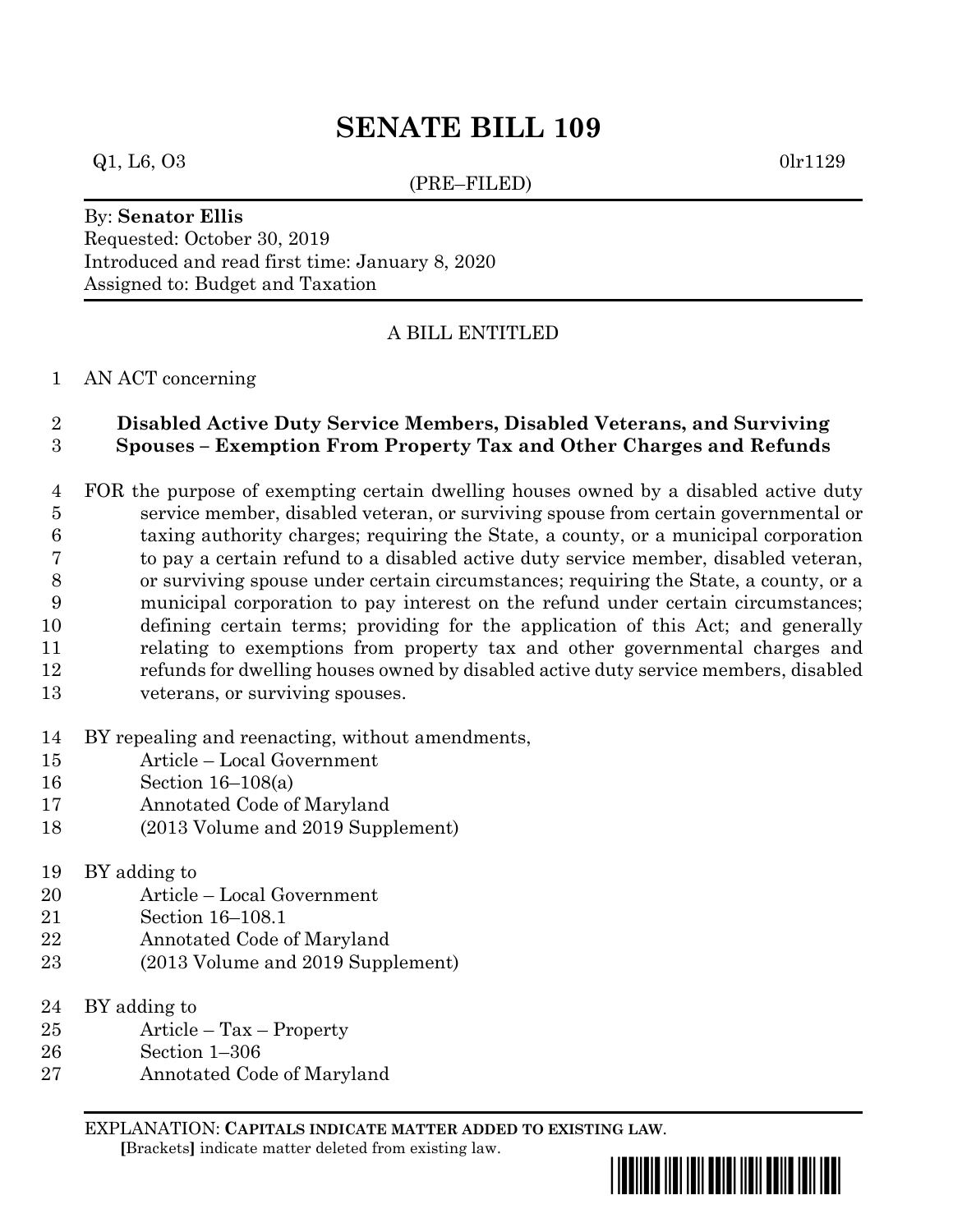| $\mathbf{1}$                                                                | (2019 Replacement Volume)                                                                                                                                                                                                             |  |  |  |  |
|-----------------------------------------------------------------------------|---------------------------------------------------------------------------------------------------------------------------------------------------------------------------------------------------------------------------------------|--|--|--|--|
| $\overline{2}$<br>$\boldsymbol{3}$<br>$\overline{4}$<br>$\overline{5}$<br>6 | BY repealing and reenacting, without amendments,<br>$Article - Tax - Property$<br>Section $7-208(a)$<br>Annotated Code of Maryland<br>(2019 Replacement Volume)                                                                       |  |  |  |  |
| 7<br>8<br>9<br>10<br>11                                                     | BY repealing and reenacting, with amendments,<br>$Article - Tax - Property$<br>Section $7-208(g)$ and (h)<br>Annotated Code of Maryland<br>(2019 Replacement Volume)                                                                  |  |  |  |  |
| 12<br>13                                                                    | SECTION 1. BE IT ENACTED BY THE GENERAL ASSEMBLY OF MARYLAND,<br>That the Laws of Maryland read as follows:                                                                                                                           |  |  |  |  |
| 14                                                                          | <b>Article - Local Government</b>                                                                                                                                                                                                     |  |  |  |  |
| 15                                                                          | $16 - 108.$                                                                                                                                                                                                                           |  |  |  |  |
| 16<br>17                                                                    | In this section, "governmental charge" means a tax, a fee, or any other charge<br>(a)<br>that a county or municipality collects.                                                                                                      |  |  |  |  |
| 18                                                                          | $16 - 108.1.$                                                                                                                                                                                                                         |  |  |  |  |
| 19<br>20                                                                    | IN THIS SECTION, "GOVERNMENTAL CHARGE" HAS THE MEANING<br>(A)<br>STATED IN $§$ 16-108 OF THIS SUBTITLE.                                                                                                                               |  |  |  |  |
| 21<br>22<br>$23\,$<br>24                                                    | (B)<br>NOTWITHSTANDING ANY OTHER PROVISION OF LAW, A DWELLING<br>HOUSE THAT IS EXEMPT UNDER § 7-208 OF THE TAX - PROPERTY ARTICLE IS ALSO<br>EXEMPT FROM ANY GOVERNMENTAL CHARGES THAT ARE DIRECTLY RELATED TO<br>THE DWELLING HOUSE. |  |  |  |  |
| 25                                                                          | <b>Article - Tax - Property</b>                                                                                                                                                                                                       |  |  |  |  |
| 26                                                                          | $1 - 306.$                                                                                                                                                                                                                            |  |  |  |  |
| $27\,$<br>28                                                                | IN THIS SECTION, "DWELLING HOUSE" HAS THE MEANING STATED IN §<br>(A)<br>7-208 OF THIS ARTICLE.                                                                                                                                        |  |  |  |  |

**SENATE BILL 109**

 **(B) NOTWITHSTANDING ANY OTHER PROVISION OF LAW, A DWELLING HOUSE THAT IS EXEMPT UNDER § 7–208 OF THIS ARTICLE IS ALSO EXEMPT FROM ANY OTHER FEE OR CHARGE IMPOSED BY THE STATE, A COUNTY, A MUNICIPAL**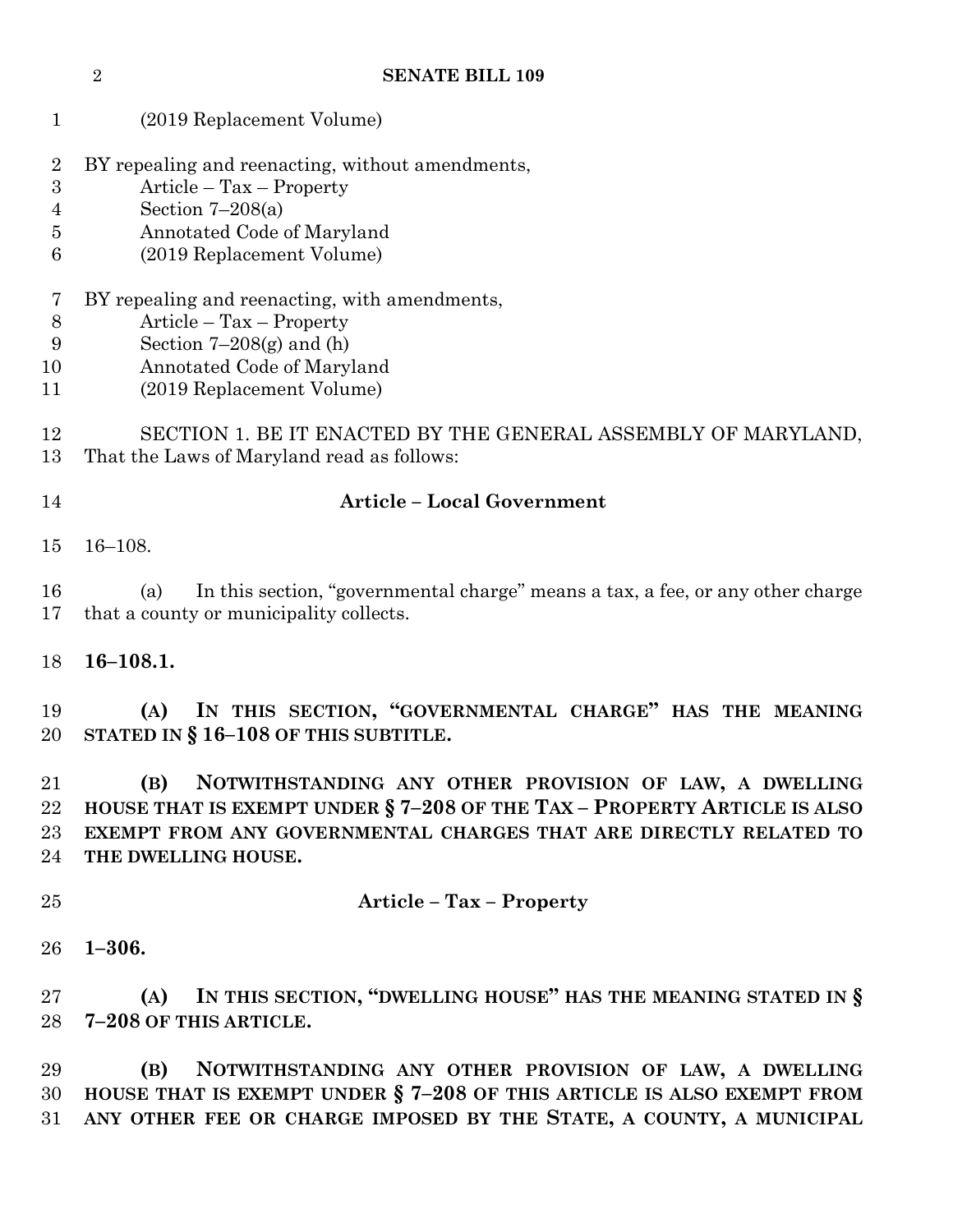#### **SENATE BILL 109** 3

## **CORPORATION, OR ANY OTHER TAXING AUTHORITY THAT IS DIRECTLY RELATED TO THE DWELLING HOUSE.**

- 7–208.
- 

(a) (1) In this section the following words have the meanings indicated.

 (2) "Disabled active duty service member" means an individual in active service of the military, naval, or air service as defined in 38 U.S.C. § 101 who has a service connected physical disability that:

- (i) is reasonably certain to continue for the life of the service member; and
- 
- (ii) was not caused or incurred by misconduct of the service member.
- (3) (i) "Disabled veteran" means an individual who:

 1. is honorably discharged or released under honorable circumstances from active military, naval, or air service as defined in 38 U.S.C. § 101; and

- 2. has been declared by the Veterans' Administration to have a permanent 100% service connected disability that results from blindness or other disabling cause that:
- 17 A. is reasonably certain to continue for the life of the veteran; and
- 

19 B. was not caused or incurred by misconduct of the veteran.

 (ii) "Disabled veteran" includes an individual who qualifies posthumously for a 100% service connected disability.

- (4) "Dwelling house":
- 
- 
- 23 (i) means real property that is:

24 1. the legal residence of a disabled active duty service member, disabled veteran, or surviving spouse; and

26 2. occupied by not more than 2 families; and

 (ii) includes the lot or curtilage and structures necessary to use the real property as a residence.

 (5) "Individual who died in the line of duty" means an individual who died while in the active military, naval, or air service of the United States as a result of an injury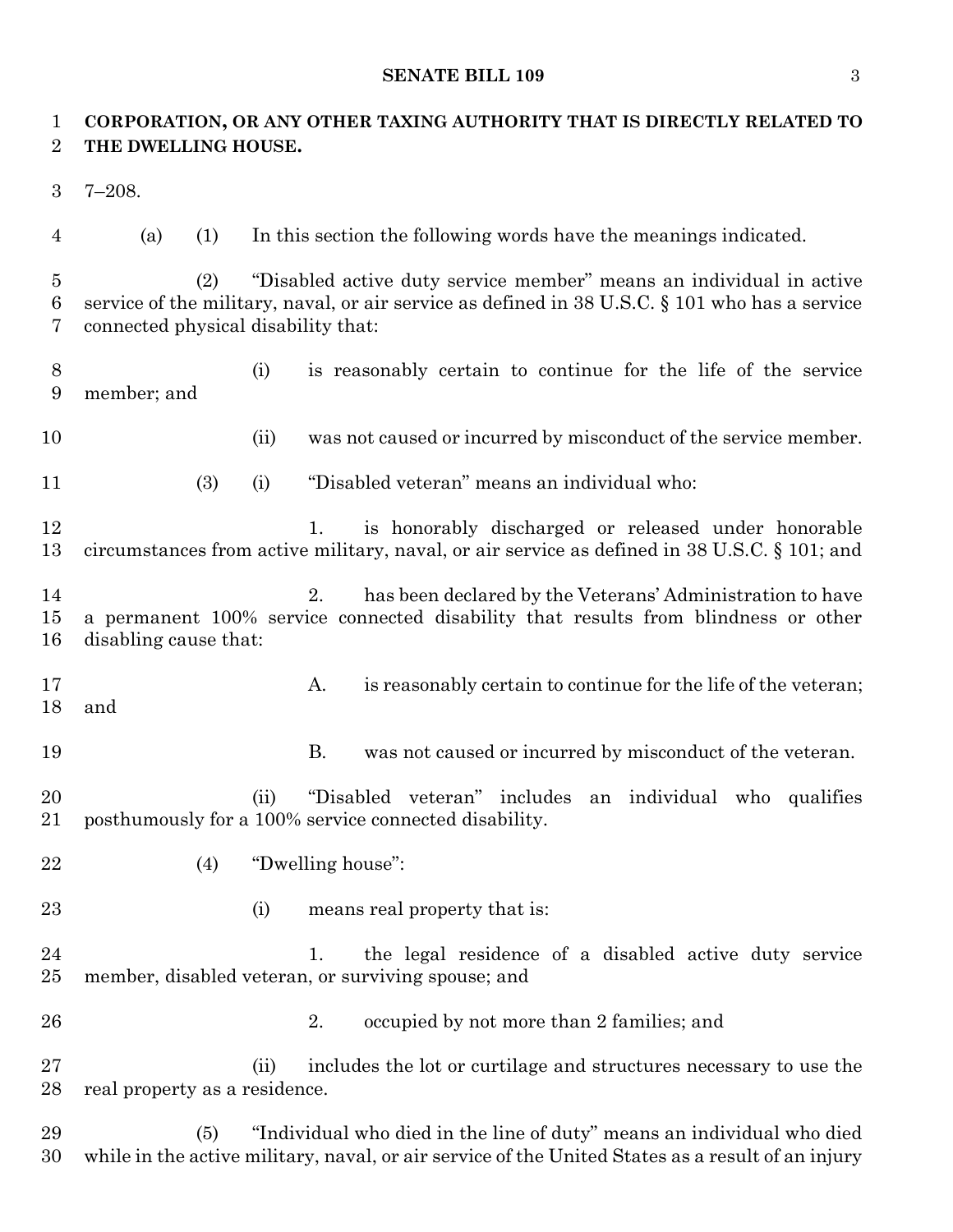|                                                          | $\overline{4}$                                                                                                                                                                                                                                                                                                                                                                        |     |                              | <b>SENATE BILL 109</b>                                                                                                                                                                                                                                                                                                                                                                                                                                                                                                                                              |  |
|----------------------------------------------------------|---------------------------------------------------------------------------------------------------------------------------------------------------------------------------------------------------------------------------------------------------------------------------------------------------------------------------------------------------------------------------------------|-----|------------------------------|---------------------------------------------------------------------------------------------------------------------------------------------------------------------------------------------------------------------------------------------------------------------------------------------------------------------------------------------------------------------------------------------------------------------------------------------------------------------------------------------------------------------------------------------------------------------|--|
| $\mathbf{1}$                                             | or disease that is deemed under 38 U.S.C. § 105 to have been incurred in the line of duty.                                                                                                                                                                                                                                                                                            |     |                              |                                                                                                                                                                                                                                                                                                                                                                                                                                                                                                                                                                     |  |
| $\overline{2}$<br>3                                      | who:                                                                                                                                                                                                                                                                                                                                                                                  | (6) |                              | "Surviving spouse" means an individual who has not remarried and                                                                                                                                                                                                                                                                                                                                                                                                                                                                                                    |  |
| $\overline{4}$                                           |                                                                                                                                                                                                                                                                                                                                                                                       |     | (i)                          | is the surviving spouse of a disabled veteran;                                                                                                                                                                                                                                                                                                                                                                                                                                                                                                                      |  |
| $\bf 5$<br>$6\phantom{.}6$                               | duty; or                                                                                                                                                                                                                                                                                                                                                                              |     | (ii)                         | is the surviving spouse of an individual who died in the line of                                                                                                                                                                                                                                                                                                                                                                                                                                                                                                    |  |
| 7<br>8                                                   |                                                                                                                                                                                                                                                                                                                                                                                       |     | (iii)                        | receives Dependency and Indemnity Compensation from the<br>United States Department of Veterans Affairs.                                                                                                                                                                                                                                                                                                                                                                                                                                                            |  |
| 9<br>10<br>11<br>12<br>13                                | [In] SUBJECT TO PARAGRAPHS (2) AND (3) OF THIS SUBSECTION,<br>(1)<br>(g)<br>IN the taxable years in which an exemption under this section was authorized but not<br>granted, [the governing body of] THE STATE, a county, or a municipal corporation [may<br>authorize, by law,] SHALL PAY a refund to an individual described below who receives an<br>exemption under this section: |     |                              |                                                                                                                                                                                                                                                                                                                                                                                                                                                                                                                                                                     |  |
| 14<br>15                                                 |                                                                                                                                                                                                                                                                                                                                                                                       |     | (i)                          | TO A DISABLED ACTIVE DUTY SERVICE MEMBER, DISABLED<br>VETERAN, OR SURVIVING SPOUSE FOR ANY STATE PROPERTY TAX PAID;                                                                                                                                                                                                                                                                                                                                                                                                                                                 |  |
| 16<br>17                                                 |                                                                                                                                                                                                                                                                                                                                                                                       |     | (II)                         | to a disabled active duty service member, disabled veteran, or<br>surviving spouse for any county property tax paid; or                                                                                                                                                                                                                                                                                                                                                                                                                                             |  |
| 18<br>19                                                 |                                                                                                                                                                                                                                                                                                                                                                                       |     | $\lceil$ (ii) $\rceil$ (III) | to a disabled active duty service member or disabled<br>veteran for any municipal corporation property tax paid.                                                                                                                                                                                                                                                                                                                                                                                                                                                    |  |
| 20<br>21<br>22<br>$23\,$<br>24<br>$25\,$<br>26<br>$27\,$ | <b>DISABLED</b><br><b>OR</b>                                                                                                                                                                                                                                                                                                                                                          | (2) | <b>VETERAN</b>               | A DISABLED ACTIVE DUTY SERVICE MEMBER OR DISABLED<br>VETERAN MAY APPLY FOR A REFUND OF STATE, COUNTY, AND MUNICIPAL<br>CORPORATION PROPERTY TAX PAID ON THE DWELLING HOUSE WHILE THE<br><b>EXEMPTION WAS AVAILABLE ONLY IF THE DISABLED ACTIVE DUTY SERVICE MEMBER</b><br><b>APPLIES</b><br><b>FOR</b><br><b>THE</b><br><b>EXEMPTION</b><br><b>DURING</b><br><b>THE</b><br>5-YEAR PERIOD BEGINNING WITH THE CALENDAR YEAR IN WHICH THE DISABLED<br>ACTIVE DUTY SERVICE MEMBER OR DISABLED VETERAN INITIALLY BECAME<br>ELIGIBLE FOR AN EXEMPTION UNDER THIS SECTION. |  |
| 28<br>29<br>30<br>$31\,$<br>$32\,$                       |                                                                                                                                                                                                                                                                                                                                                                                       | (3) |                              | A surviving spouse may apply for a refund of <b>STATE</b> , county, AND<br>MUNICIPAL CORPORATION property tax paid on the dwelling house while the exemption<br>was available, only if the surviving spouse applies for the exemption during the 3-year<br>period beginning with the calendar year in which the surviving spouse initially became<br>eligible for an exemption under this section.                                                                                                                                                                  |  |

 (h) (1) For the purposes of subsections (f) and (g) of this section, **THE STATE,** a county**,** or **A** municipal corporation shall pay to a disabled active duty service member,